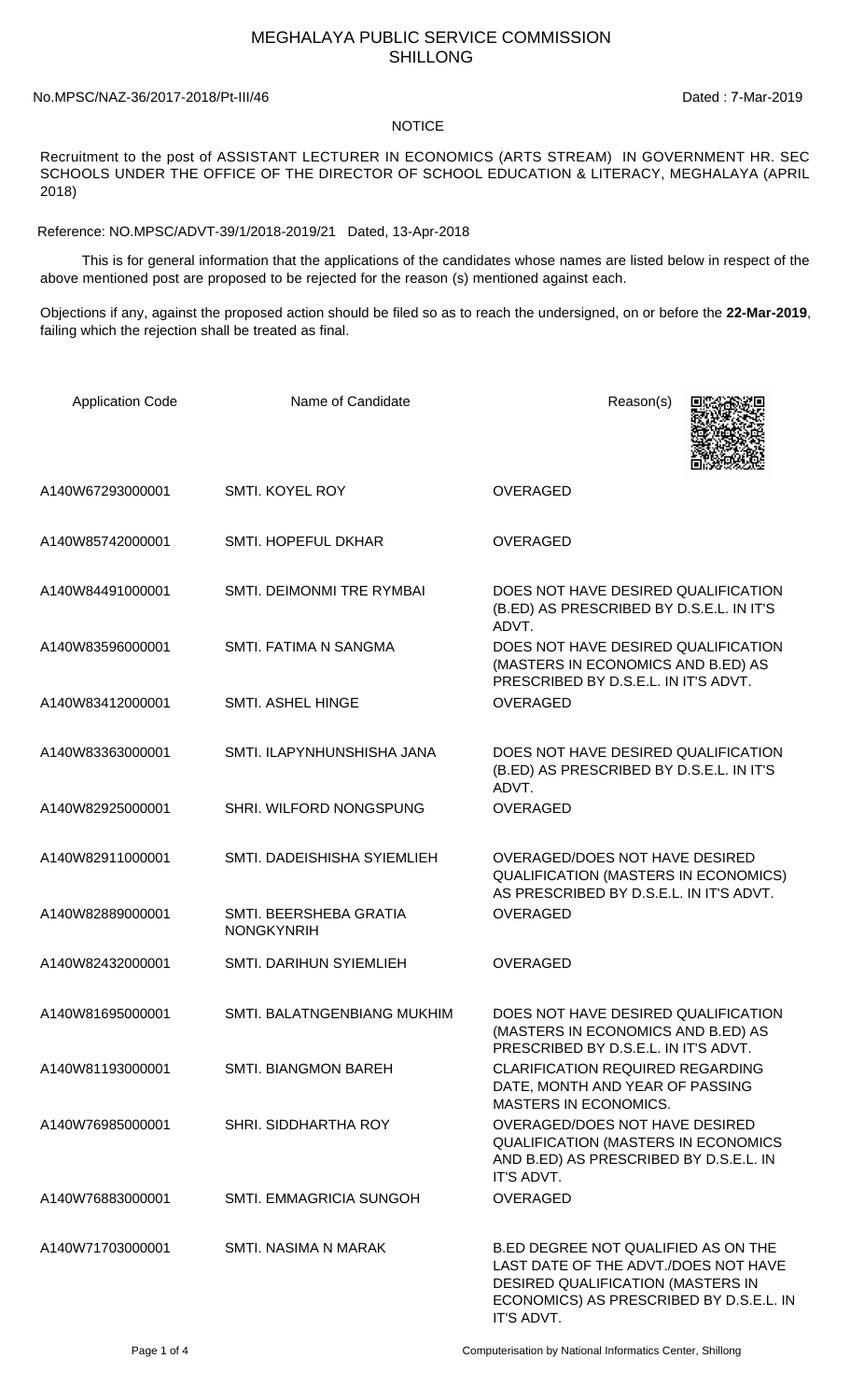| <b>Application Code</b> | Name of Candidate               | Reason(s)                                                                                                         |
|-------------------------|---------------------------------|-------------------------------------------------------------------------------------------------------------------|
| A140W68065000001        | SMTI. DAPHISHA RYNTATHIANG      | DOES NOT HAVE DESIRED QUALIFICATION<br>(B.ED) AS PRESCRIBED BY D.S.E.L. IN IT'S<br>ADVT.                          |
| A140W67361000001        | SMTI. CYNTHIA RUCHIE M MARAK    | DOES NOT HAVE DESIRED QUALIFICATION<br>(B.ED) AS PRESCRIBED BY D.S.E.L. IN IT'S<br>ADVT.                          |
| A140W85791000002        | SHRI. BESTARLY LAMURONG         | DOES NOT HAVE DESIRED QUALIFICATION<br>(MASTERS IN ECONOMICS AND B.ED) AS<br>PRESCRIBED BY D.S.E.L. IN IT'S ADVT. |
| A140W83135000002        | <b>SMTI. RIOS DKHAR</b>         | DOES NOT HAVE DESIRED QUALIFICATION<br>(B.ED) AS PRESCRIBED BY D.S.E.L. IN IT'S<br>ADVT.                          |
| A140W84712000002        | SHRI. WAYDLEBIRT KHARSHIING     | <b>OVERAGED/DOES NOT HAVE DESIRED</b><br>QUALIFICATION (B.ED) AS PRESCRIBED BY<br>D.S.E.L. IN IT'S ADVT.          |
| A140W85155000002        | SHRI. JULCENT MAZI MARAK        | DOES NOT HAVE DESIRED QUALIFICATION<br>(MASTERS IN ECONOMICS AND B.ED) AS<br>PRESCRIBED BY D.S.E.L. IN IT'S ADVT. |
| A140W80351000003        | SMTI. AITILANG NONGSPUNG        | DOES NOT HAVE DESIRED QUALIFICATION<br>(B.ED) AS PRESCRIBED BY D.S.E.L. IN IT'S<br>ADVT.                          |
| A140W03160000003        | SHRI. ANANDA HAJONG             | OVERAGED/DOES NOT HAVE DESIRED<br>QUALIFICATION (B.ED) AS PRESCRIBED BY<br>D.S.E.L. IN IT'S ADVT.                 |
| A140W65302000003        | SMTI. LUZINIA MARY LYNGKHOI     | DOES NOT HAVE DESIRED QUALIFICATION<br>(B.ED) AS PRESCRIBED BY D.S.E.L. IN IT'S<br>ADVT.                          |
| A140W02830000003        | SMTI. SHERRYLYNE LYNGDOH        | <b>OVERAGED/DOES NOT HAVE DESIRED</b><br>QUALIFICATION (B.ED) AS PRESCRIBED BY<br>D.S.E.L. IN IT'S ADVT.          |
| A140W77490000003        | SMTI, AUDREY JANE KHARSHIING    | DOES NOT HAVE DESIRED QUALIFICATION<br>(MASTERS IN ECONOMICS AND B.ED) AS<br>PRESCRIBED BY D.S.E.L. IN IT'S ADVT. |
| A140W82969000004        | <b>SMTI. MANBHALANG MAWLONG</b> | <b>OVERAGED</b>                                                                                                   |
| A140W66485000004        | SMTI. CHANDRIKA MANDA SANGMA    | DOES NOT HAVE DESIRED QUALIFICATION<br>(B.ED) AS PRESCRIBED BY D.S.E.L. IN IT'S<br>ADVT.                          |
| A140W52149000004        | SMTI. BALKARI B SANGMA          | DOES NOT HAVE DESIRED QUALIFICATION<br>(B.ED) AS PRESCRIBED BY D.S.E.L. IN IT'S<br>ADVT.                          |
| A140W66530000004        | SHRI. ANONBEL G MOMIN           | DOES NOT HAVE DESIRED QUALIFICATION<br>(B.ED) AS PRESCRIBED BY D.S.E.L. IN IT'S<br>ADVT.                          |
| A140W66042000004        | SMTI. INDAKORLIN DIENGDOH       | DOES NOT HAVE DESIRED QUALIFICATION<br>(B.ED) AS PRESCRIBED BY D.S.E.L. IN IT'S<br>ADVT.                          |
| A140W66150000004        | <b>SMTI. RIHUNLANG MARWEIN</b>  | DOES NOT HAVE DESIRED QUALIFICATION<br>(B.ED) AS PRESCRIBED BY D.S.E.L. IN IT'S<br>ADVT.                          |
| A140W63566000004        | SMTI. JENIFER NONGREM           | <b>CLARIFICATION REQUIRED REGARDING</b><br>DATE, MONTH AND YEAR OF PASSING B.ED.                                  |
| A140W67708000005        | <b>SMTI. ANJALI BISWAS</b>      | <b>CLARIFICATION REQUIRED REGARDING</b><br>DATE, MONTH AND YEAR OF PASSING B.ED.                                  |
| A140W37499000005        | SHRI. SYMON M SANGMA            | DOES NOT HAVE DESIRED QUALIFICATION<br>(B.ED) AS PRESCRIBED BY D.S.E.L. IN IT'S<br>ADVT.                          |
| A140W65948000005        | SMTI. OPHELIA CAROLINE WAR      | <b>OVERAGED</b>                                                                                                   |
| A140W66318000005        | SMTI. MARENO MRONG MARAK        | DOES NOT HAVE DESIRED QUALIFICATION<br>(B.ED) AS PRESCRIBED BY D.S.E.L. IN IT'S<br>ADVT.                          |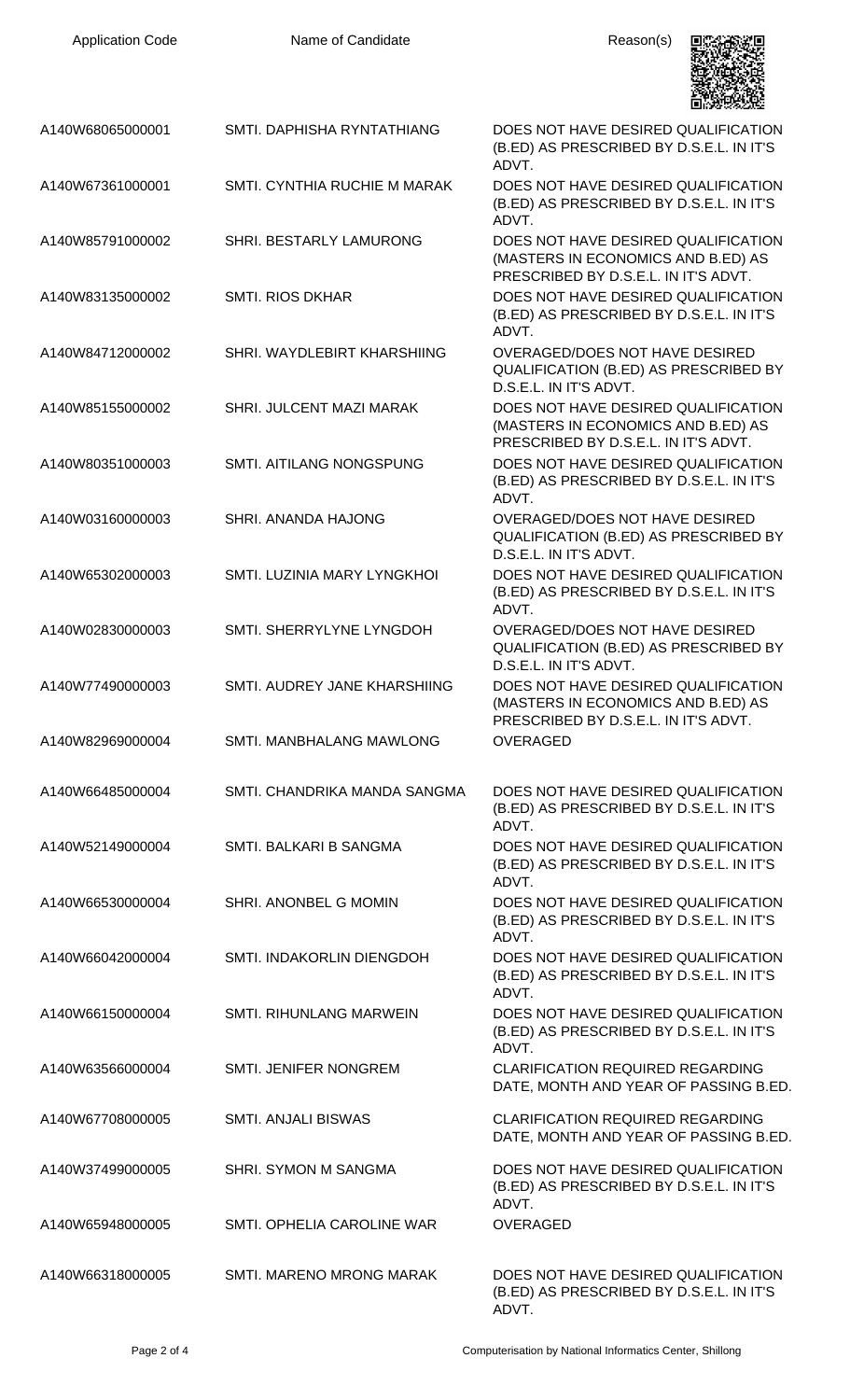| <b>Application Code</b> | Name of Candidate                           | Reason(s)                                                                                                         |
|-------------------------|---------------------------------------------|-------------------------------------------------------------------------------------------------------------------|
| A140W77417000005        | SMTI. SAIRITHA M SANGMA                     | DOES NOT HAVE DESIRED QUALIFICATION<br>(MASTERS IN ECONOMICS) AS PRESCRIBED<br>BY D.S.E.L. IN IT'S ADVT.          |
| A140W37109000006        | SHRI. WILLIE WINCE CH SANGMA                | DOES NOT HAVE DESIRED QUALIFICATION<br>(MASTERS IN ECONOMICS AND B.ED) AS<br>PRESCRIBED BY D.S.E.L. IN IT'S ADVT. |
| A140W13149000006        | SMTI. SAMAYALANGKI NONGTDU                  | <b>OVERAGED</b>                                                                                                   |
| A140W71159000007        | SMTI. CHARLOTTE MAWRIE                      | B.ED DEGREE NOT QUALIFIED AS ON THE<br>LAST DATE OF THE ADVT.                                                     |
| A140W46201000007        | SMTI. WEALTH PHEEN KHARSHIING               | DOES NOT HAVE DESIRED QUALIFICATION<br>(MASTERS IN ECONOMICS AND B.ED) AS<br>PRESCRIBED BY D.S.E.L. IN IT'S ADVT. |
| A140W65998000007        | SMTI. IBAKYRSIEW LYNGDOH<br><b>NONGPIUR</b> | DOES NOT HAVE DESIRED QUALIFICATION<br>(B.ED) AS PRESCRIBED BY D.S.E.L. IN IT'S<br>ADVT.                          |
| A140W82760000007        | SHRI. WANDAJOPLANG<br><b>KHARLYNGDOH</b>    | <b>CLARIFICATION REQUIRED REGARDING</b><br>DATE, MONTH AND YEAR OF PASSING B.ED.                                  |
| A140W65553000007        | SMTI. CHIMIK LUZEL D SANGMA                 | DOES NOT HAVE DESIRED QUALIFICATION<br>(B.ED) AS PRESCRIBED BY D.S.E.L. IN IT'S<br>ADVT.                          |
| A140W51107000008        | SMTI. D ERIKARU RYMBAI                      | DOES NOT HAVE DESIRED QUALIFICATION<br>(B.ED) AS PRESCRIBED BY D.S.E.L. IN IT'S<br>ADVT.                          |
| A140W05535000009        | SHRI. MR WALLAM KUPAR<br><b>MYLLIEMNGAP</b> | DOES NOT HAVE DESIRED QUALIFICATION<br>(MASTERS IN ECONOMICS AND B.ED) AS<br>PRESCRIBED BY D.S.E.L. IN IT'S ADVT. |
| A140W74349000009        | SMTI. MINAKSHI KHANDA                       | DOES NOT HAVE DESIRED QUALIFICATION<br>(B.ED) AS PRESCRIBED BY D.S.E.L. IN IT'S<br>ADVT.                          |
| A140W80931000010        | SHRI. PANKAJ CHOUDHARY                      | DOES NOT HAVE DESIRED QUALIFICATION<br>(MASTERS IN ECONOMICS AND B.ED) AS<br>PRESCRIBED BY D.S.E.L. IN IT'S ADVT. |
| A140W38663000010        | SHRI. TRADY SINGKAM DALBOT<br><b>SHIRA</b>  | DOES NOT HAVE DESIRED QUALIFICATION<br>(MASTERS IN ECONOMICS AND B.ED) AS<br>PRESCRIBED BY D.S.E.L. IN IT'S ADVT. |
| A140W65675000011        | <b>SHRI. GILBERTH CH MARAK</b>              | DOES NOT HAVE DESIRED QUALIFICATION<br>(MASTERS IN ECONOMICS AND B.ED) AS<br>PRESCRIBED BY D.S.E.L. IN IT'S ADVT. |
| A140W44587000011        | <b>SMTI. GITUMONI RABHA</b>                 | DOES NOT HAVE DESIRED QUALIFICATION<br>(B.ED) AS PRESCRIBED BY D.S.E.L. IN IT'S<br>ADVT.                          |
| A140W07755000011        | SMTI. EURIKA B SANGMA                       | DOES NOT HAVE DESIRED QUALIFICATION<br>(MASTERS IN ECONOMICS) AS PRESCRIBED<br>BY D.S.E.L. IN IT'S ADVT.          |
| A140W23081000012        | SHRI. TODIK NENGMINJA SANGMA                | DOES NOT HAVE DESIRED QUALIFICATION<br>(B.ED) AS PRESCRIBED BY D.S.E.L. IN IT'S<br>ADVT.                          |
| A140W17179000012        | SHRI. LUCKYMOON JITEM                       | DOES NOT HAVE DESIRED QUALIFICATION<br>(B.ED) AS PRESCRIBED BY D.S.E.L. IN IT'S<br>ADVT.                          |
| A140W77469000013        | SMTI. PRIYASENGSE D SHIRA                   | DOES NOT HAVE DESIRED QUALIFICATION<br>(B.ED) AS PRESCRIBED BY D.S.E.L. IN IT'S<br>ADVT.                          |
| A140W36038000015        | SHRI. CHESTER N ARENGH                      | DOES NOT HAVE DESIRED QUALIFICATION<br>(B.ED) AS PRESCRIBED BY D.S.E.L. IN IT'S<br>ADVT.                          |
| A140W45757000015        | <b>SMTI. KUSINY R SANGMA</b>                | B.ED DEGREE NOT QUALIFIED AS ON THE<br>LAST DATE OF THE ADVT.                                                     |
| A140W21730000016        | SHRI. SALKAM LEEZER S MOMIN                 | DOES NOT HAVE DESIRED QUALIFICATION<br>(B.ED) AS PRESCRIBED BY D.S.E.L. IN IT'S                                   |

Application Code **Name of Candidate** Application Code Reason(s)

ADVT.